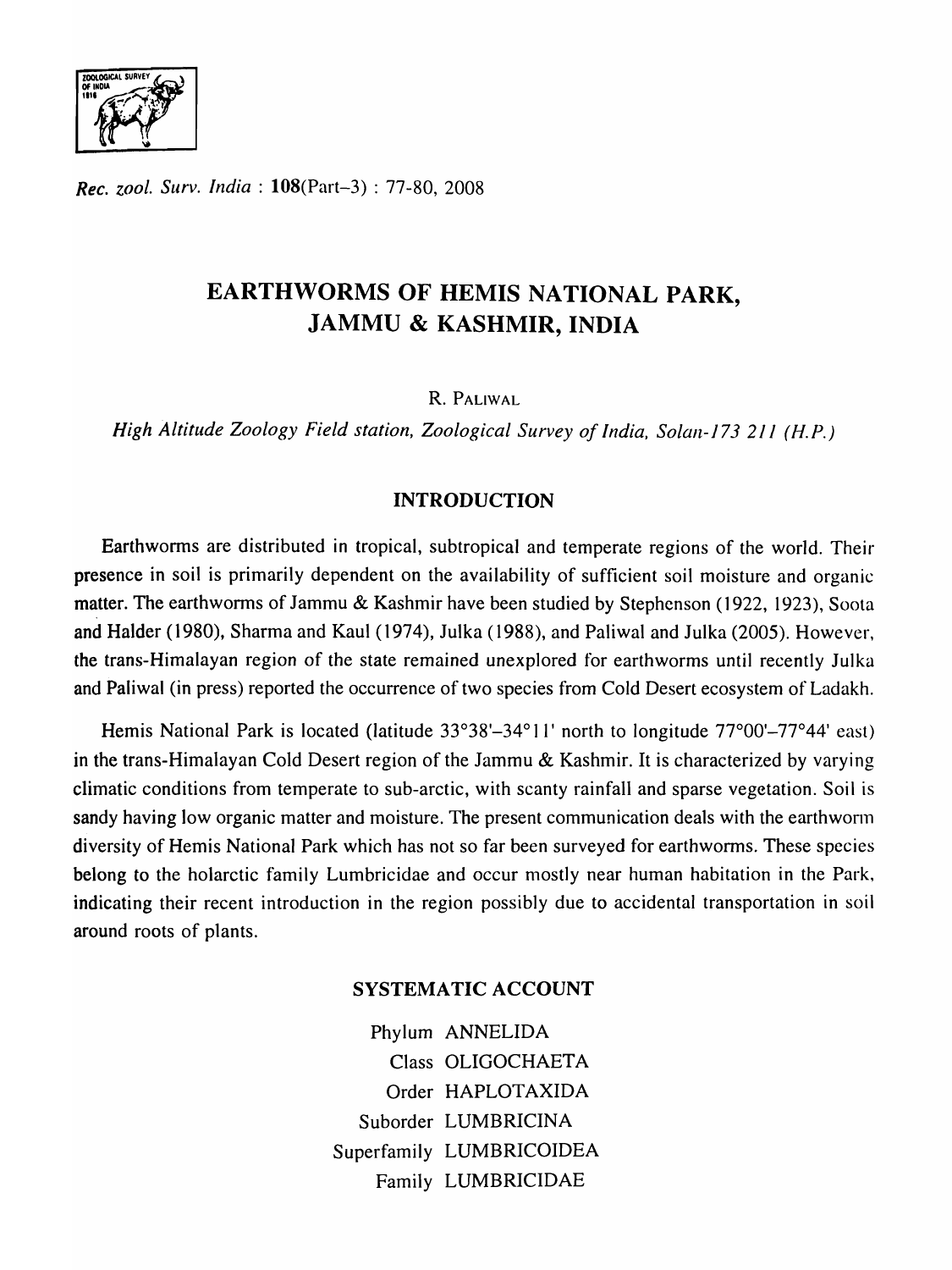## Genus *Allolobophora* Eisen, 1874 *1. Allolobophora parva* Eisen, 1874

*1874. Allolohophora parva,* Eisen, *Dfvers. K. Vetensk Acad. Forh. Stockh.,* 31 : 46.

] 972. *Bimastos parvus,* Gates, *Trans. Am. phil. Soc.,* 62 : 87.

*1983. Allolobophora parva,* Easton, In Satchell, J.E., *Earthworm Ecology from Darwin to Vermiculture* : 475.

Length 25-52 mm, diameter 1.5-2.5 mm, 95-104 segments. Colour reddish on dorsum, venter yellowish. Body cylindrical. Prostomium epilobic, tongue open. First dorsal pore *5/6.* Clitellum saddle-shaped, 24-30, rarely extending to 31; tubercula pubertatis absent. Setae lumbricine, closely paired, *aa* = 3.18-3.67 *ab* = 1.09-1.14 *be* = 2.92-5.0 *ed* = 0.31-0.41 *dd* on 12, *aa* = 2.67-3.82 *ab =*  1.14-1.31  $bc = 5.0$ -6.0  $cd = 0.31$ -0.47 dd on 36; genital tumescences lacking. Nephridiopores inconspicuous. Male pores minute, paired, at the base of small transverse clefts, located on somewhat circular whitish tumescences, confined to 15, extending laterally to mid *be.* Female pores paired, tiny, shortly above  $b$ , on setal arc of 14. Spermathecal pores absent.

Pigmented, pigment red. Septa 5/6-12/13 slightly muscular. Typhlosole simple, lamelliform. Nephridial vesicles J-shaped in 14 and anterior segments with curved part directed caudad; U-shaped in 15 and posteriad segments with curved parts directed cephalad; lateral ends of vesicles closed. Holandric; testes and male funnels free, in 10 and 11; seminal vesicles paired, small, in 11 and 12. Spermathecae absent. Atrial glands well developed, reaching above longitudinal muscle layer, extending into 14 and 16; sometimes atrial glands rudimentary.

*Type loeality* : Mount Lebanon, New York New England, U.S.A.

*Material examined:* ColI. H.S. Mehta : 0-0-4 Karu, 30 Aug 1994, 0-0-7 Toko Khud, Nimu, 2 Aug 1998; colI. R. Paliwal 1996 : 0-0-9 Upshi, 11 Aug, 1-4-5 Hemis, 12 Aug; 1-0-9 Sumda, 31 July 1998, coIl. T.R. Sharma.

*Distribution* : INDIA : Jammu & Kashmir, Himachal Pradesh, Punjab, Uttarakhand, Uttar Pradesh, Bihar, West Bengal, Rajasthan and Tamil Nadu.

*Outside India:* Pakistan, Myanmar, Malaya, Indonesia, Tibet, China, Korea, Central Asia, Russia, Kazakstan, Japan, Afghanistan, Tahiti, Hawaii, Australia, Mauritius, St. Paul, South Africa, South West Africa, Iceland, Denmark, Germany, England, Wales, Portugal, Spain, Switzerland, Italy, Corsica, Rhodes, Hungary, Romania, Bulgaria, St. Helena, U.S.A., Mexico, Guatemala, Costa Rica, Brazil, Argentina.

### Genus *Dendrodrilus* Omodeo, 1956

2. Dendrodrilus rubidus (Savigny, 1826)

*1826. Enterion rubidum,* Savigny. *Mem. A cad. Sci. Inst. Fr. (Hist.),* 5 : 182.

*1972. Dendrobaena rubida,* Gates, *Trans. Am. phil. Soc.,* 62 : 92.

*1979. Dendrodrilus rubidus,* Gates, *Megadrilogica,* 3 : 152.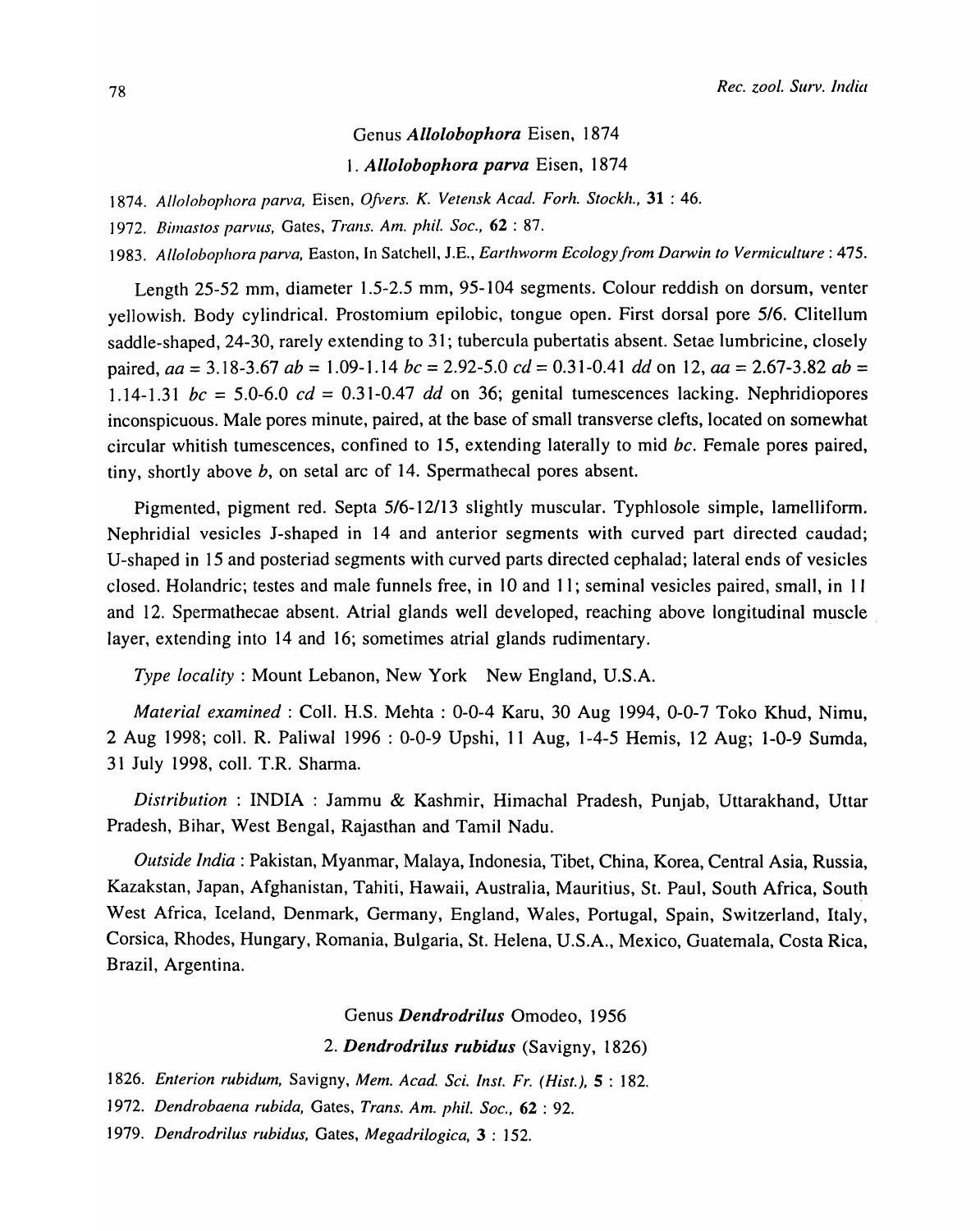- 1983. Dendrodrilus rubidus rubidus, Easton, In Satchell, J.E. *Earthworm Ecology from Darwin to Vermiculture* : 479.
- 1983. Dendrodrilus rubidus norvegicus, Easton, In Satchell, J.E. *Earthworm Ecology from Darwin to Vermiculture* : 479.
- *1983. Dendrodrilus rubidus subrubicundus,* Easton, In Satchell, J.E. *Earthworm Ecology from Darwin to Vermiculture* : 479.
- 1983. Dendrodrilus rubidus tenuis, Easton, In Satchell, J.E. *Earthworm Ecology from Darwin to Vermiculture* : 480.

Length 33-67 mm, diameter 2-3.5 mm, 92-108 segments. Colour light to dark red. Body cylindrical. Prostomium epilobic, tongue open. First dorsal pore *5/6,* occasionally *4/5,* rarely *6/7.*  Clitellum saddle-shaped, 26-31, sometimes extending to 25 and 32; tubercula pubertatis 28-30, longitudinal bands just lateral to b, usually grooved longitudinally. Setae lumbricine, widely paired, *aa* = 1.87-2.35 *ab* = 0.98-1.17 *he* = 1.33-1.69 *cd* = 0.31-0.37 *dd* on, 12, *aa* = 2.0-2.65 *ab* = 0.90- *1.20 be* = 1.29-2.26 *cd* = 0.33-0.42 *dd* on 36; genital tumescences incorporating setae *a, b* on 16, 26-31, rarely on 25, 32. Nephridiopores inconspicuous. Male pores minute, paired, on 15, at the base of transverse clefts, located on somewhat spherical tumescences confined to 15, extending from *b* to mid *be.* Female pores paired, tiny, just lateral to *b,* on setal arc of 14. Spermathecal pores minute, paired, in  $9/10/11$ , close to c lines.

Pigmented, pigment red. Septa *5/6-12/13* slightly muscular. Typhlosole 20 to 78-97, with a median longitudinal groove on the ventral face. Nephridial vesicles V-shaped like hair pins, lateral ends closed, curved parts directed cephalad. Holandric; testes and male funnels free, in 10 and 11; seminal vesicles paired, in 9, 11, 12. Spermathecae in 9, 10; ampulla medium sized, spheroidal to ovoidal, duct slender, much shorter than ampulla. Glands of tubercula pubertatis, atrium and genital setae present.

*Type locality:* Paris, France.

*Material examined:* 0-1-16 Hemis, 6 Aug 1981, coll. M. Chandra; 1-5-16 Karu, 30 Aug 1994, coIl. H.S. Mehta; coIl. R Paliwal 1996 : 4-4-7 Upshi, 11 Aug, 36-13-18 Hemis, 12 Aug; 25-8-27 Sumda, 31 July 1998, colI. T.R. Sharma; 1-2-3 Hemis, 20 Aug 2002, colI. R.M. Sharma.

*Distribution:* INDIA: Jammu & Kashmir, Himachal Pradesh, Uttarakhand, West Bengal, Sikkim, Arunachal Pradesh and Tamil Nadu.

*Outside India:* Pakistan, Bhutan, Manchuria, Korea, Siberia, Kazakstan, Japan, Hawaii, Juan Fernandez Island, Australlia, New Zealand, Kermadec Islands, Stewart Island, Turkey, Turkestan, South Africa, Southwest Africa, Madagascar, Reunion, St. Paul Island, Kerguelen Island, Europe, Russia, Ukraine, Moldavia, Byelorussia, Crimea, Estonia, Latvia, Lithuania, Channel Islands, Rhodes Island, Azores, Madeira, Canary Islands, Tristan da Cunha, Tierra del Fuego, Falkland Islands, Greenland, Canada, U.S.A., Mexico, Guatemala, Colombia, Ecuador, Brazil, Chile, Argentina, Uruguay.